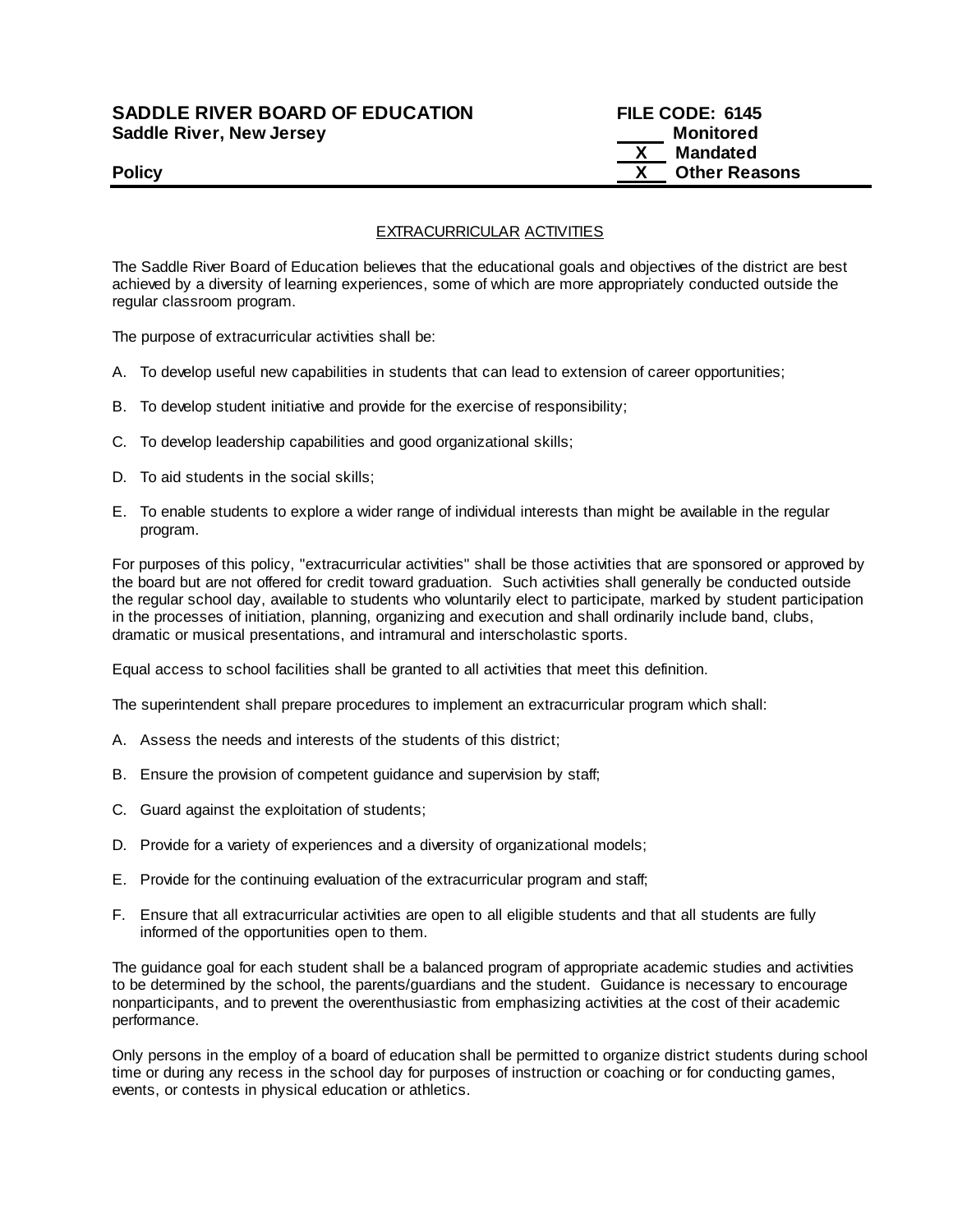# EXTRACURRICULAR ACTIVITIES (continued)

No activity shall be considered to be under the sponsorship of this board unless it has been approved by the board on recommendation of the superintendent. Fund-raising activities of extracurricular groups must be approved by the board.

All students in good disciplinary and academic standing shall have equal access to all extracurricular activities regardless of race, creed, color, national origin, ancestry, age, marital status, affectional or sexual orientation, gender, religion, disability, or socioeconomic status.

### Good Disciplinary Standing

Good disciplinary standing shall mean that a student is not eligible to participate while serving a detention or suspension. Students who serve more than 10 detentions, suspensions or a combination of the two during one term may be found not eligible to participate the following term.

- A. When a student already participating in an extracurricular activity is reported for an infraction of the rules for student conduct, the principal shall appoint a staff committee to consider whether the student shall be removed from any or all extracurricular activities.
- B. If a student was in bad disciplinary standing the previous term, the principal shall refer the matter to a staff committee to determine whether the student shall be permitted to participate during the current term.

### Good Academic Standing

Continuing good academic standing requires maintenance of passing grades in all subjects during the current year.

### Attendance

The district's attendance policy shall also apply.

#### **Implementation**

The superintendent shall direct development of detailed regulations to ensure equitable implementation of this policy. Particular care shall be taken to ensure that all extra-curricular programs and their operation comply with district equity requirements. Participation in academically related coaching or tutoring groups may be exempt from the eligibility requirement at the superintendent's discretion.

| NJSBA Review/Update: | June 2014     |
|----------------------|---------------|
| Adopted:             | December 2014 |

#### Key Words

Extracurricular Activities, Cocurricular Activities, Student Activities, Student Activities

| Legal References: N.J.S.A. 10:5-1 et seq. |                   | N.J.S.A. 18A:11-3         | Law Against Discrimination<br>Voluntary associations regulating conduct of student                                                                   |
|-------------------------------------------|-------------------|---------------------------|------------------------------------------------------------------------------------------------------------------------------------------------------|
|                                           |                   |                           | activities; membership; rules and regulations; appeals                                                                                               |
|                                           | N.J.S.A.          | 18A:19-14                 | Funds derived from student activities                                                                                                                |
|                                           |                   | N.J.S.A. 18A:35-20        | Participation in courses in which verbalization unessential to<br>understanding of subject matter; location of and children in<br>bilingual programs |
|                                           |                   | N.J.S.A. 18A:42-5, -6     | Certain student organizations declared harmful                                                                                                       |
|                                           |                   | N.J.S.A. 34:13A-1 et seq. | New Jersey Employer-Employee Relations Act                                                                                                           |
|                                           |                   | N.J.A.C. 6A:7-1.1 et seq. | Managing for Equality and Equity in Education                                                                                                        |
|                                           | N.J.A.C. 6A:8-3.2 |                           | Career education and counseling                                                                                                                      |
|                                           |                   | N.J.A.C. 6A:9-5.19        | Athletics personnel                                                                                                                                  |
|                                           |                   |                           |                                                                                                                                                      |